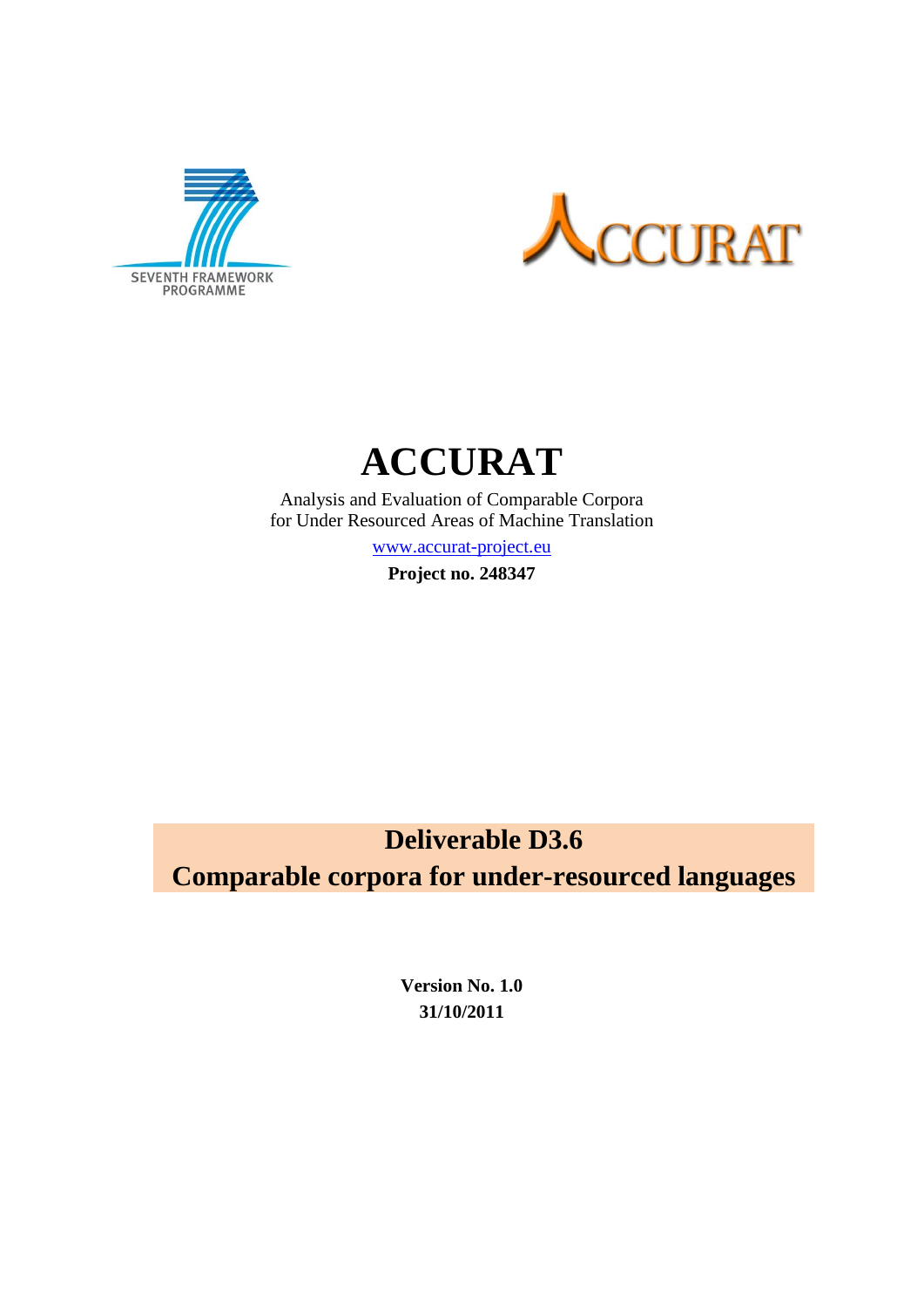



#### **Document Information**

| Deliverable number:                       | D <sub>3.6</sub>                                                        |
|-------------------------------------------|-------------------------------------------------------------------------|
| Deliverable title:                        | Comparable corpora for under-resourced languages                        |
| Due date of deliverable:                  | 31/10/2011                                                              |
| Actual submission date<br>of deliverable: | 31/10/2011                                                              |
| Main Author(s):                           | <b>USFD</b>                                                             |
| Participants:                             | USFD, Tilde, CTS, ILSP, FFZG, DFKI, RACAI, ZEMANTA                      |
| Internal reviewer:                        | <b>FFZG</b>                                                             |
| Workpackage:                              | WP3                                                                     |
| Workpackage title:                        | Methods and techniques for building a comparable corpus from<br>the Web |
| Workpackage leader:                       | <b>USFD</b>                                                             |
| <b>Dissemination Level:</b>               | <b>PU</b> : public                                                      |
| Version:                                  | V1.0                                                                    |
| Keywords:                                 | Comparable corpora, under-resourced languages                           |

#### **History of Versions**

| <b>Version</b>   | <b>Date</b> | <b>Status</b> | <b>Author</b><br>(Partner) | Name of the Contributions | Description/<br><b>Approval Level</b> |
|------------------|-------------|---------------|----------------------------|---------------------------|---------------------------------------|
| V <sub>0.1</sub> | 16/09/2011  | Draft         | <b>USFD</b>                | First internal draft      | Internal                              |
| V <sub>0.2</sub> | 14/10/2011  | Draft         | <b>USFD</b>                | Draft                     | Contributions                         |
| V <sub>0.3</sub> | 28/10/2011  | Draft         | <b>USFD</b>                | Submitted version         | Contributions                         |
| V1.0             | 31/10/2011  | Final         | <b>TILDE</b>               | Final modifications       | Submitted to PO                       |

### **EXECUTIVE SUMMARY**

The document provides a list of the comparable corpora collected by the ACCURAT project partners. The method for their collection is described in D3.4, and the tools employed for their gathering are summarized in D3.5. The collected corpora are stored at the ACCURAT repository and are freely available after contacting the ACCURAT consortium project@tilde.lv.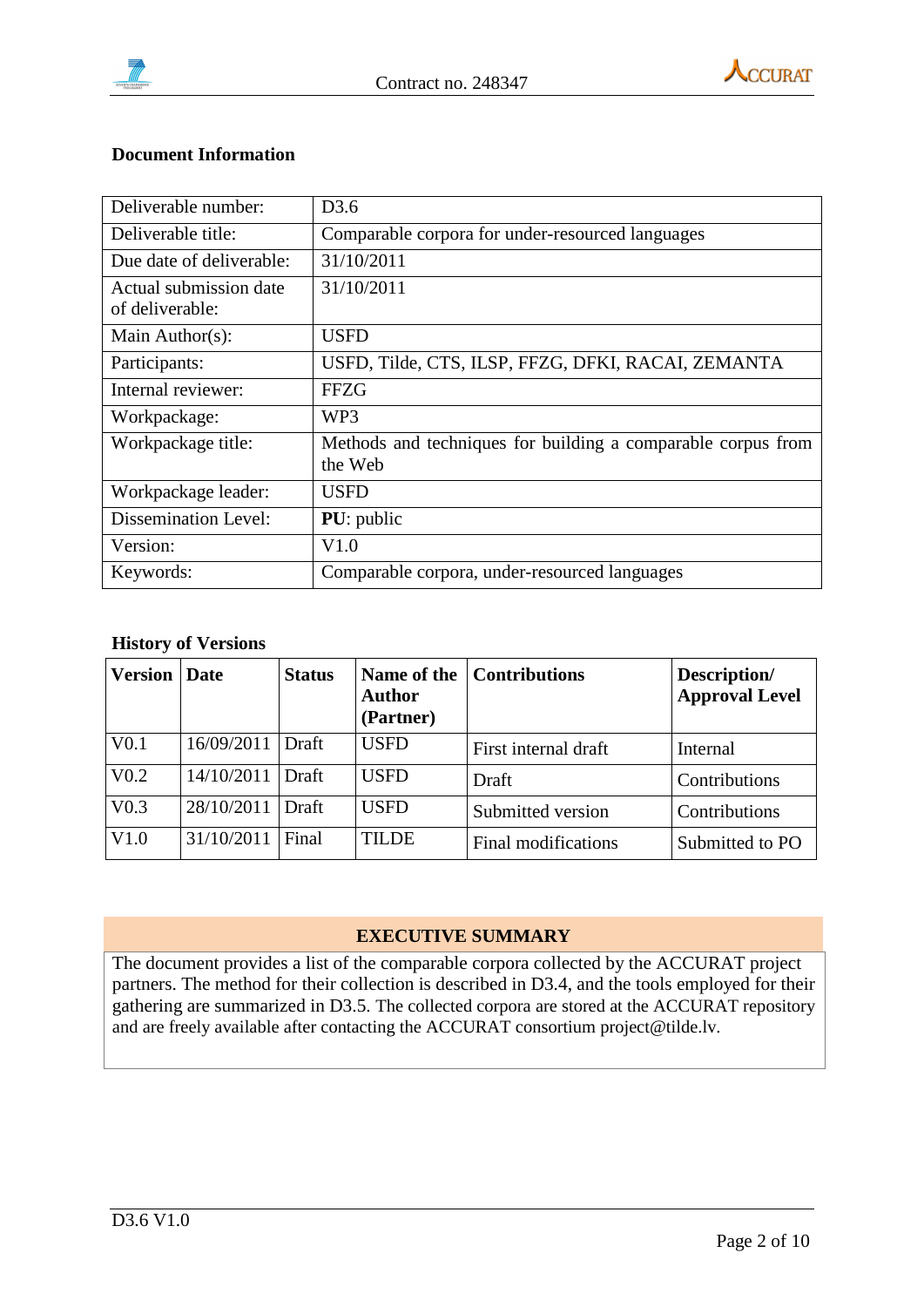



# **Table of Contents**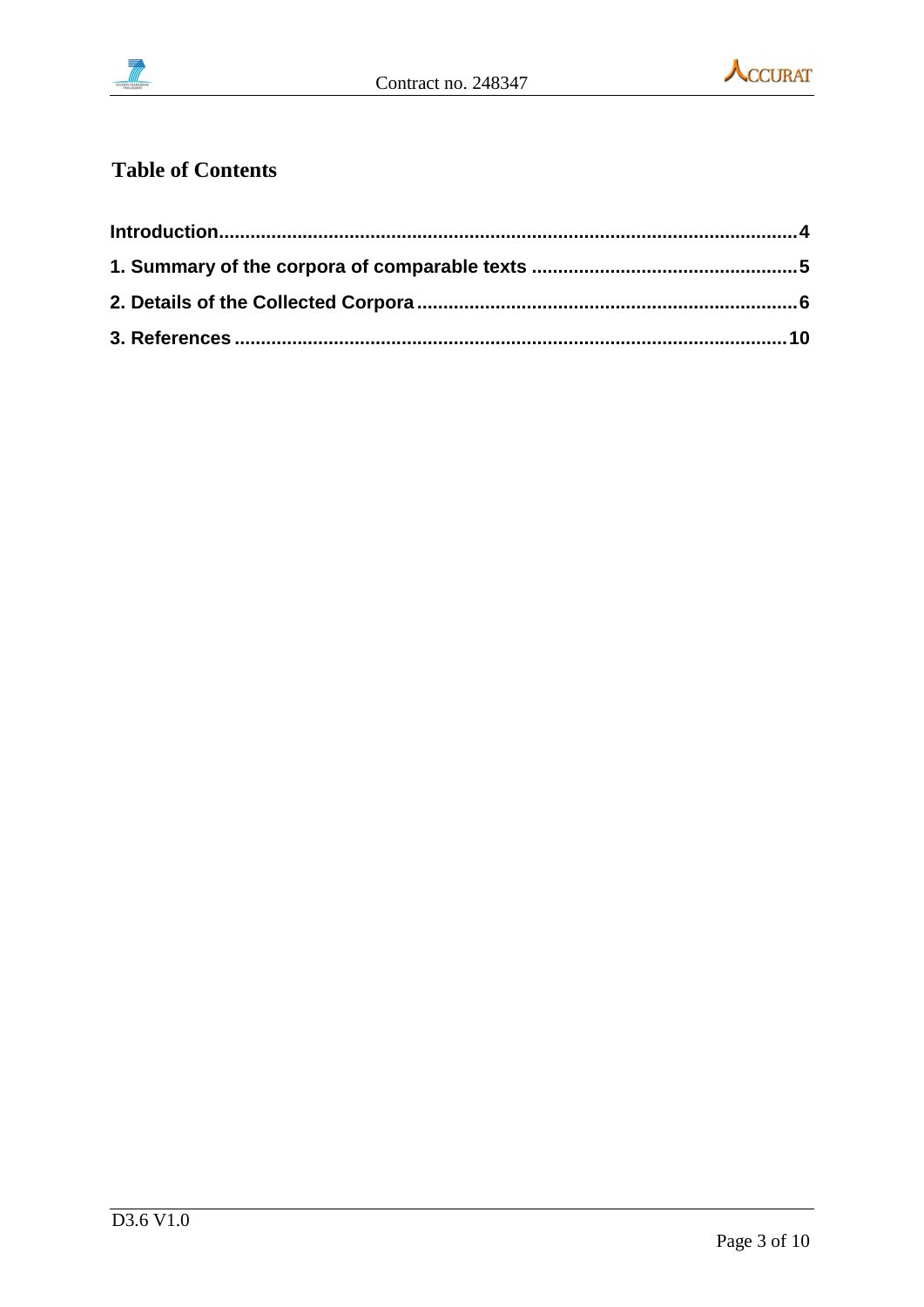



## **Introduction**

"Comparable texts are typically considered to be documents that have been produced independently in different languages, but which have the same communicative function as the source text." (Baer and Koby., 2003)

In translation, comparable corpora are often used alongside bilingual dictionaries, however, manual creation of comparable corpora is very expensive. Much time has been devoted to aligning parallel corpora, e.g., Gale and Church (1993), however, the size of automatically created comparable corpora has been limited. For example, Talvensaari et al. (2006), using an automatic translation system combined with a nearest neighbour method to identify comparable corpora between Finnish and English, found the number of pairs to be very small. Munteanu and Marcu (2005) retrieved a large corpora in Chinese, Arabic and English, however, their maximum entropy classifier required training on a substantial parallel corpus.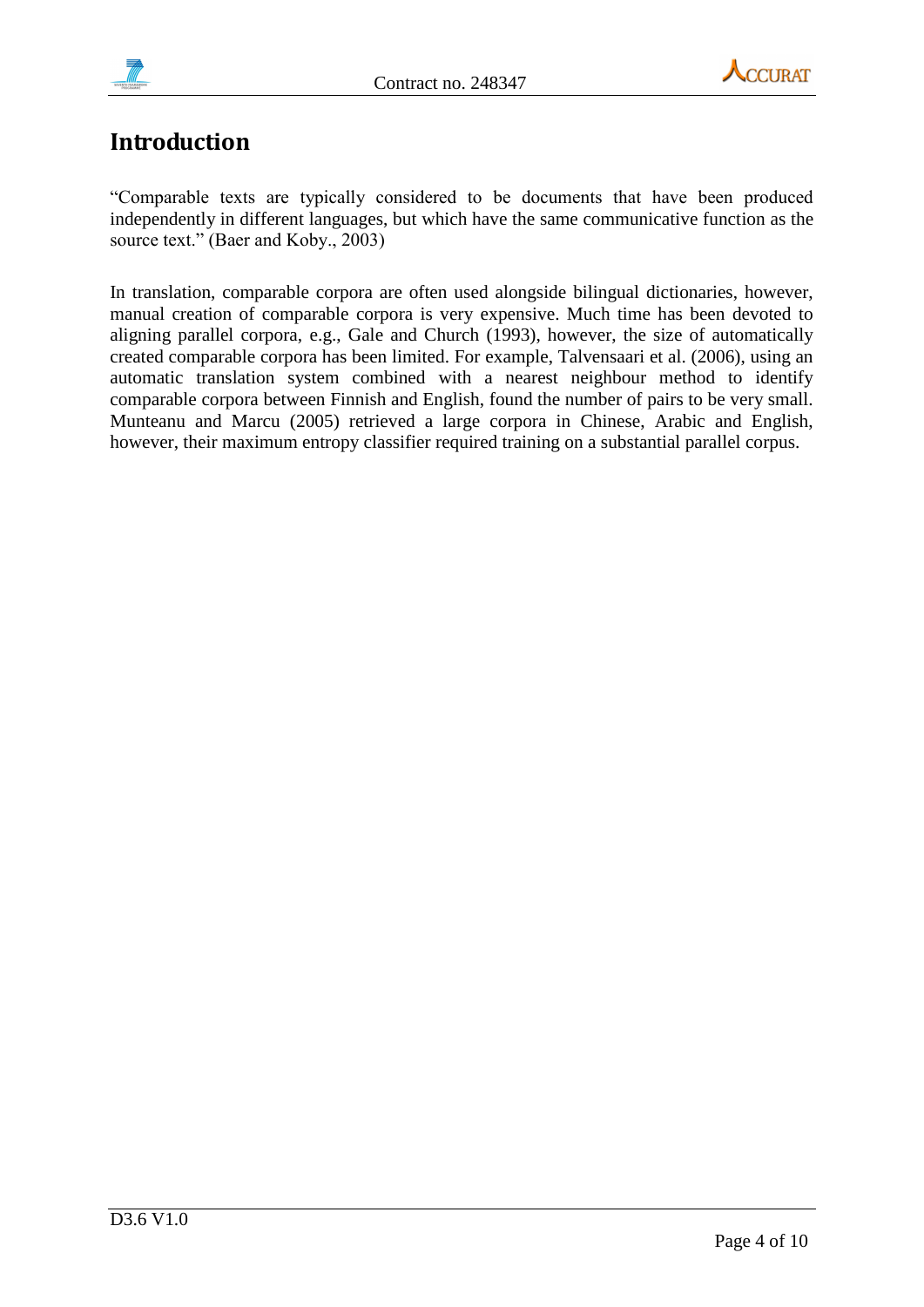



### **1. Summary of the corpora of comparable texts**

The following corpora were collected across the ACCURAT designated under resourced languages: Croatian, Estonian, German, Greek, Latvian, Lithuanian, Romanian, Slovenian and English. The size and proportion of the corpora are summarized in Table 1. Each column summarizes the amount of text collected for a particular language pair (in running words for the first language of the pair in the column heading).

The structure of the data described in this document, released as a tgz file (available to download from the ACCURAT repository upon request), is as follows:

- **method** (for example, *wikipedia-anchors*)
	- **source** (for example, *wikipedia*)
		- **language pair** (for example, *de-en)*
			- $\triangle$  file alignment (text file, optional)
			- $\triangle$  mapping file filename to source (text file, optional)
			- **language** (for example, *de* or *en*)

This release is marked as Version 1.0, more data will continue to be gathered and will be added to the public release as new versions of the corpus are built.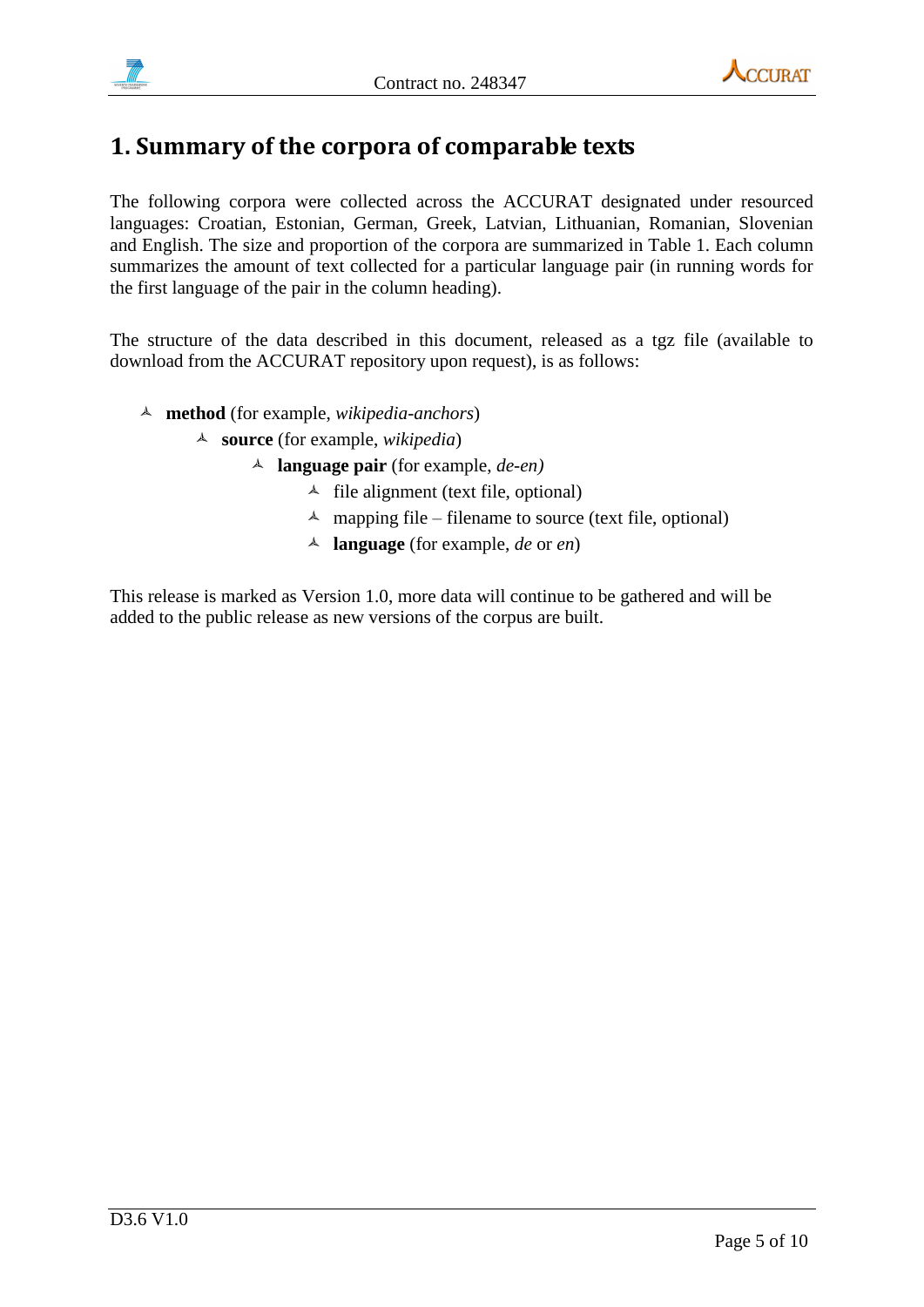

# **2. Details of the Collected Corpora**

In Table 1 we present the details of the corpora collected using three different techniques:

- **crawl**: Title centered alignment technique applied to crawled news text. Technique described in detail in D3.4 Section 2.1.
- **wiki-anchor**: Translation based (anchor and Google translate) alignment technique applied to Wikipedia. Technique described in detail in D3.4 Section 2.2.1.
- **wiki-topic**: Relative frequency vector based alignment technique applied to Wikipedia. Technique described in detail in D3.4 Section 2.2.2.

| <b>Method</b>  | <b>Source</b>          | Language<br>pair | <b>Document</b><br>pairs | <b>Docs</b><br>$1st$ lang | in<br>in Docs<br>2 <sup>nd</sup><br>lang | Words in 1st<br>lang | Words in 2 <sup>nd</sup><br>lang |
|----------------|------------------------|------------------|--------------------------|---------------------------|------------------------------------------|----------------------|----------------------------------|
| Crawl          | internet<br>news sites | en-sl            | 3,642                    | 2,237                     | 1,225                                    | 1,043,117            | 299,700                          |
|                |                        | en-ro            | 11,285                   | 5,516                     | 3,363                                    | 2,559,497            | 1,206,191                        |
|                |                        | en-lv            | 2,438                    | 1,621                     | 770                                      | 839,807              | 203,173                          |
|                |                        | en-lt            | 1,735                    | 1,225                     | 568                                      | 579,199              | 166,856                          |
|                |                        | en-hr            | 3,371                    | 2,511                     | 1,142                                    | 1,168,540            | 259,835                          |
|                |                        | en-et            | 720                      | 661                       | 254                                      | 292,130              | 37,274                           |
|                |                        | en-el            | 6,396                    | 3,786                     | 1,962                                    | 1,747,631            | 456,148                          |
|                |                        | en-de            | 29,341                   | 12,719                    | 8,086                                    | 5,998,058            | 3,181,049                        |
| wiki<br>anchor | wikipedia              | de-en            | 149,891                  | 149,891                   | 149,891                                  | 52,906,987           | 66,737,429                       |
|                |                        | el-en            | 3,668                    | 3,668                     | 3,668                                    | 1,094,932            | 3,989,099                        |
|                |                        | el-ro            | 841                      | 841                       | 841                                      | 334,304              | 154,234                          |
|                |                        | et-en            | 14,112                   | 14,112                    | 14,112                                   | 1,768,028            | 16,807,432                       |
|                |                        | hr-en            | 14,147                   | 14,147                    | 14,147                                   | 3,396,259            | 13,728,551                       |
|                |                        | lt-en            | 10,308                   | 10,308                    | 10,308                                   | 1,470,226            | 10,569,091                       |

**Table 1 Details of the corpora collected using three different techniques**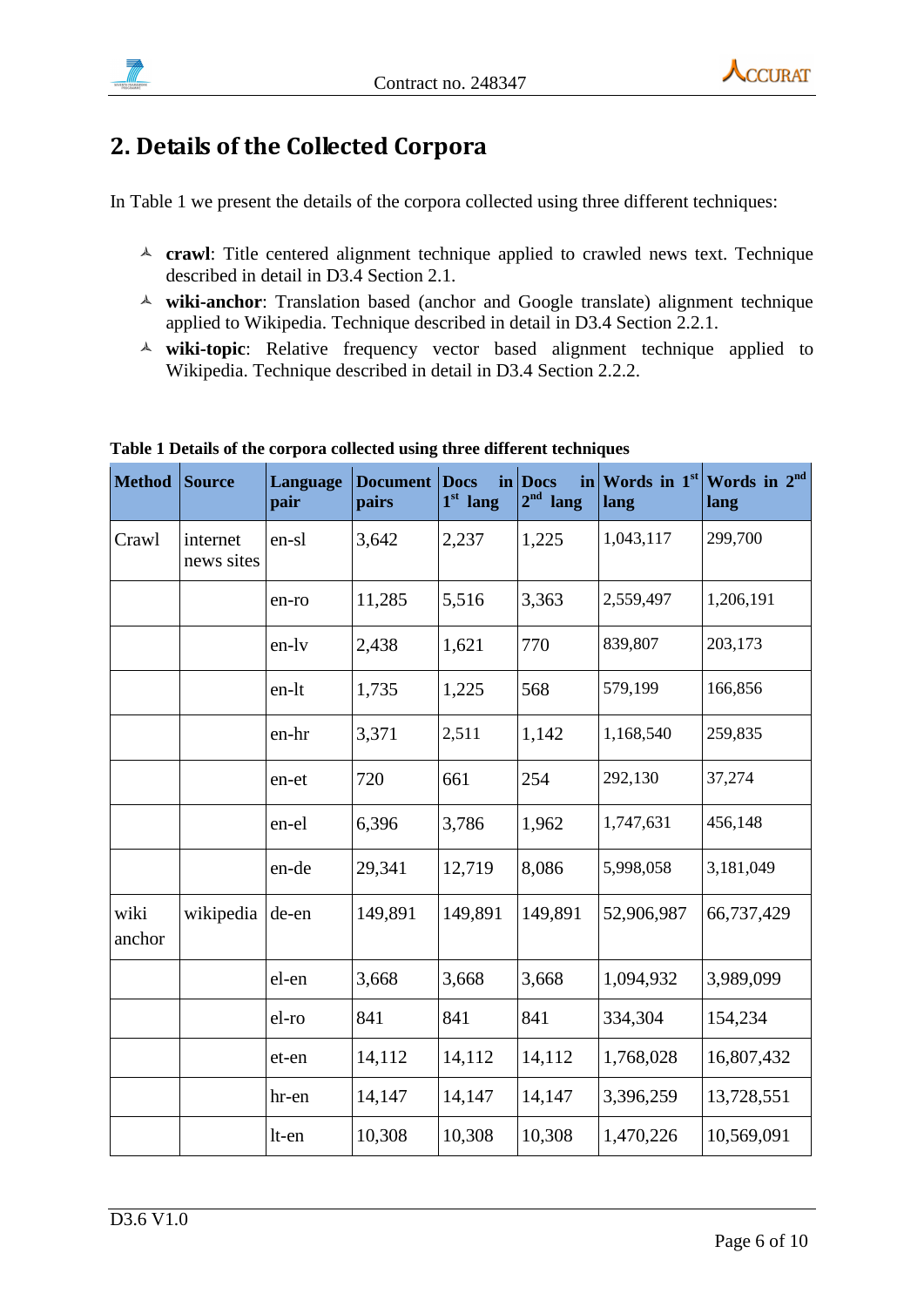



| <b>Method</b>  | Source            | Language<br>pair | <b>Document</b><br>pairs | <b>Docs</b><br>in<br>$1st$ lang | in<br><b>Docs</b><br>$2nd$ lang | lang      | Words in $1st$ Words in $2nd$<br>lang |
|----------------|-------------------|------------------|--------------------------|---------------------------------|---------------------------------|-----------|---------------------------------------|
|                |                   | $lt-1v$          | 1,027                    | 1,027                           | 1,027                           | 264,898   | 166,414                               |
|                |                   | lv-en            | 4,273                    | 4,273                           | 4,273                           | 627,481   | 5,925,875                             |
|                |                   | ro-de            | 16,246                   | 16,246                          | 16,246                          | 953,539   | 12,608,722                            |
|                |                   | ro-en            | 48,880                   | 48,880                          | 48,880                          | 4,827,994 | 27,197,314                            |
|                |                   | ro-lt            | 1,639                    | 1,639                           | 1,639                           | 384,253   | 280,954                               |
|                |                   | sl-en            | 20,351                   | 20,351                          | 20,351                          | 2,648,744 | 14,998,241                            |
| wiki<br>topics | ec.europa.<br>eu1 | en-lt            | 137                      | 138                             | 138                             | 59,706    | 45,554                                |
|                |                   | en-ly            | 137                      | 138                             | 138                             | 59,706    | 44,879                                |
|                |                   | en-ro            | 137                      | 138                             | 138                             | 59,706    | 60,414                                |
|                |                   | en-sl            | 137                      | 138                             | 138                             | 59,706    | 48,616                                |
|                |                   | $lt-1v$          | 137                      | 138                             | 138                             | 45,554    | 44,879                                |
|                |                   | lt-ro            | 137                      | 138                             | 138                             | 45,554    | 60,414                                |
|                |                   | $lt-s1$          | 137                      | 138                             | 138                             | 45,554    | 48,616                                |
|                |                   | $1v$ -ro         | 137                      | 138                             | 138                             | 44,879    | 60,414                                |
|                |                   | $1v-s1$          | 137                      | 138                             | 138                             | 44,879    | 48,616                                |
|                |                   | ro-sl            | 137                      | 138                             | 138                             | 60,414    | 48,616                                |
|                | ec.europa.<br>eu2 | $lt$ -ro         | 490                      | 491                             | 491                             | 168,882   | 259,099                               |
|                | euronews          | en-lt            | 176                      | 507                             | 178                             | 419,268   | 113,124                               |
|                |                   | en-ly            | 181                      | 507                             | 183                             | 419,268   | 124,087                               |
|                |                   | en-ro            | 194                      | 507                             | 199                             | 419,268   | 169,580                               |
|                |                   | en-sl            | 179                      | 507                             | 181                             | 419,268   | 145,614                               |
|                |                   | $lt-1v$          | 169                      | 178                             | 183                             | 113,124   | 124,084                               |
|                |                   | lt-ro            | 172                      | 178                             | 199                             | 113,124   | 169,580                               |
|                |                   | $lt-sl$          | 165                      | 178                             | 181                             | 113,124   | 145,614                               |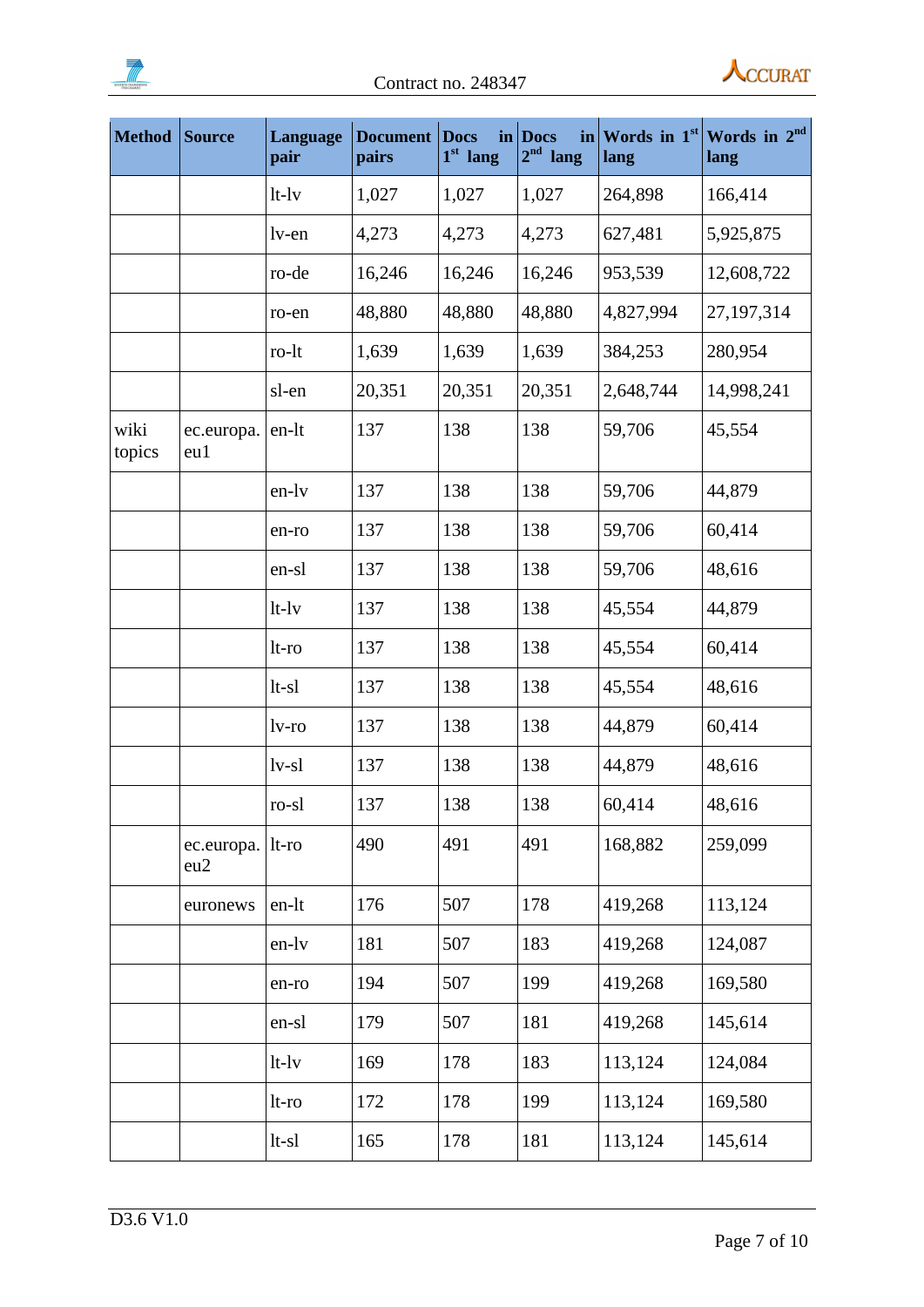



| <b>Method</b> | Source    | Language<br>pair | <b>Document</b><br>pairs | <b>Docs</b><br>in<br>$1st$ lang | in<br><b>Docs</b><br>2 <sup>nd</sup><br>lang | lang    | Words in $1st$ Words in $2nd$<br>lang |
|---------------|-----------|------------------|--------------------------|---------------------------------|----------------------------------------------|---------|---------------------------------------|
|               |           | $1v$ -ro         | 177                      | 183                             | 199                                          | 124,084 | 169,580                               |
|               |           | $1v-s1$          | 168                      | 183                             | 181                                          | 124,084 | 145,614                               |
|               |           | ro-sl            | 177                      | 199                             | 181                                          | 169,580 | 145,614                               |
|               | europarl1 | en-lt            | 194                      | 493                             | 195                                          | 230,007 | 64,496                                |
|               |           | en-lv            | 189                      | 493                             | 190                                          | 230,007 | 62,066                                |
|               |           | en-ro            | 199                      | 493                             | 204                                          | 230,007 | 94,429                                |
|               |           | en-sl            | 177                      | 493                             | 178                                          | 230,007 | 74,913                                |
|               |           | $lt-1v$          | 182                      | 195                             | 190                                          | 64,496  | 62,066                                |
|               |           | $lt$ -ro         | 182                      | 195                             | 204                                          | 64,496  | 94,429                                |
|               |           | $lt-s1$          | 170                      | 195                             | 178                                          | 64,496  | 74,913                                |
|               |           | $1v$ -ro         | 180                      | 190                             | 204                                          | 62,066  | 94,429                                |
|               |           | $1v-s1$          | 166                      | 190                             | 178                                          | 62,066  | 74,913                                |
|               |           | ro-sl            | 173                      | 204                             | 178                                          | 94,429  | 74,913                                |
|               | europarl2 | en-lt            | 174                      | 502                             | 175                                          | 341,902 | 98,364                                |
|               |           | en-lv            | 132                      | 502                             | 133                                          | 341,902 | 89,293                                |
|               |           | en-ro            | 207                      | 502                             | 217                                          | 341,902 | 170,547                               |
|               |           | en-sl            | 169                      | 502                             | 170                                          | 341,902 | 127,346                               |
|               |           | $lt-1v$          | 119                      | 175                             | 133                                          | 98,364  | 89,293                                |
|               |           | lt-ro            | 163                      | 175                             | 217                                          | 98,364  | 170,547                               |
|               |           | $lt-s1$          | 143                      | 175                             | 170                                          | 98,364  | 127,346                               |
|               |           | lv-ro            | 130                      | 133                             | 217                                          | 89,293  | 170,547                               |
|               |           | $1v-s1$          | 121                      | 133                             | 170                                          | 89,293  | 170,547                               |
|               |           | ro-sl            | 165                      | 217                             | 170                                          | 170,547 | 170,547                               |
|               | europarl3 | en-lt            | 212                      | 213                             | 213                                          | 84,508  | 52,991                                |
|               |           | en-lv            | 212                      | 213                             | 213                                          | 84,508  | 47,906                                |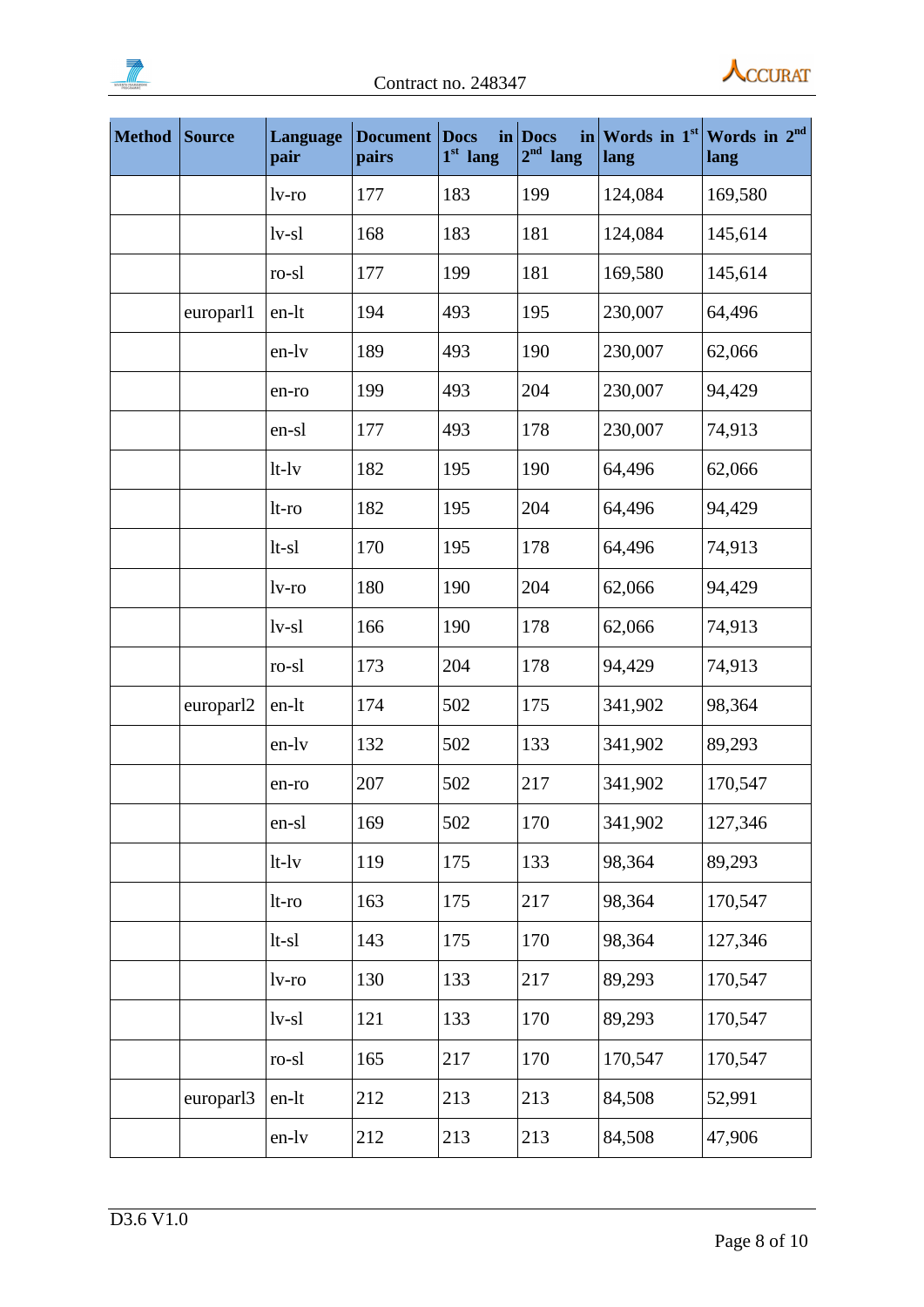



| <b>Method</b> | <b>Source</b> | Language<br>pair | <b>Document</b><br>pairs | <b>Docs</b><br>in<br>1 <sup>st</sup> lang | <b>Docs</b><br>in<br>$2nd$ lang | Words in $1st$<br>lang | Words in 2 <sup>nd</sup><br>lang |
|---------------|---------------|------------------|--------------------------|-------------------------------------------|---------------------------------|------------------------|----------------------------------|
|               |               | en-ro            | 212                      | 213                                       | 213                             | 84,508                 | 84,513                           |
|               |               | en-sl            | 212                      | 213                                       | 213                             | 84,508                 | 57,094                           |
|               |               | $lt-1v$          | 212                      | 213                                       | 213                             | 52,991                 | 47,906                           |
|               |               | $lt$ -ro         | 212                      | 213                                       | 213                             | 52,991                 | 84,513                           |
|               |               | $lt-s1$          | 212                      | 213                                       | 213                             | 52,991                 | 57,094                           |
|               |               | lv-ro            | 212                      | 213                                       | 213                             | 47,906                 | 84,513                           |
|               |               | $1v-s1$          | 212                      | 213                                       | 213                             | 47,906                 | 57,094                           |
|               |               | ro-sl            | 212                      | 213                                       | 213                             | 84,513                 | 57,094                           |
|               | wikipedia     | de-ro            | 3,954                    | 3,955                                     | 3,955                           | 14,588,797             | 5,110,252                        |
|               |               | en-ro            | 4,228,                   | 4,229                                     | 4,229                           | 27,364,056             | 5,350,424                        |
|               |               | $lt$ -ro         | 5,154                    | 5,155                                     | 5,155                           | 4,078,843              | 6,705,527                        |
|               | wikitravel    | de-ro            | 1,360                    | 1,361                                     | 1,361                           | 1,640,965              | 401,218                          |
|               |               | de-en            | 1,360                    | 1,361                                     | 1,361                           | 1,640,965              | 7,451,984                        |
|               |               | en-ro            | 1,360                    | 1,361                                     | 1,361                           | 7,451,984              | 401,218                          |